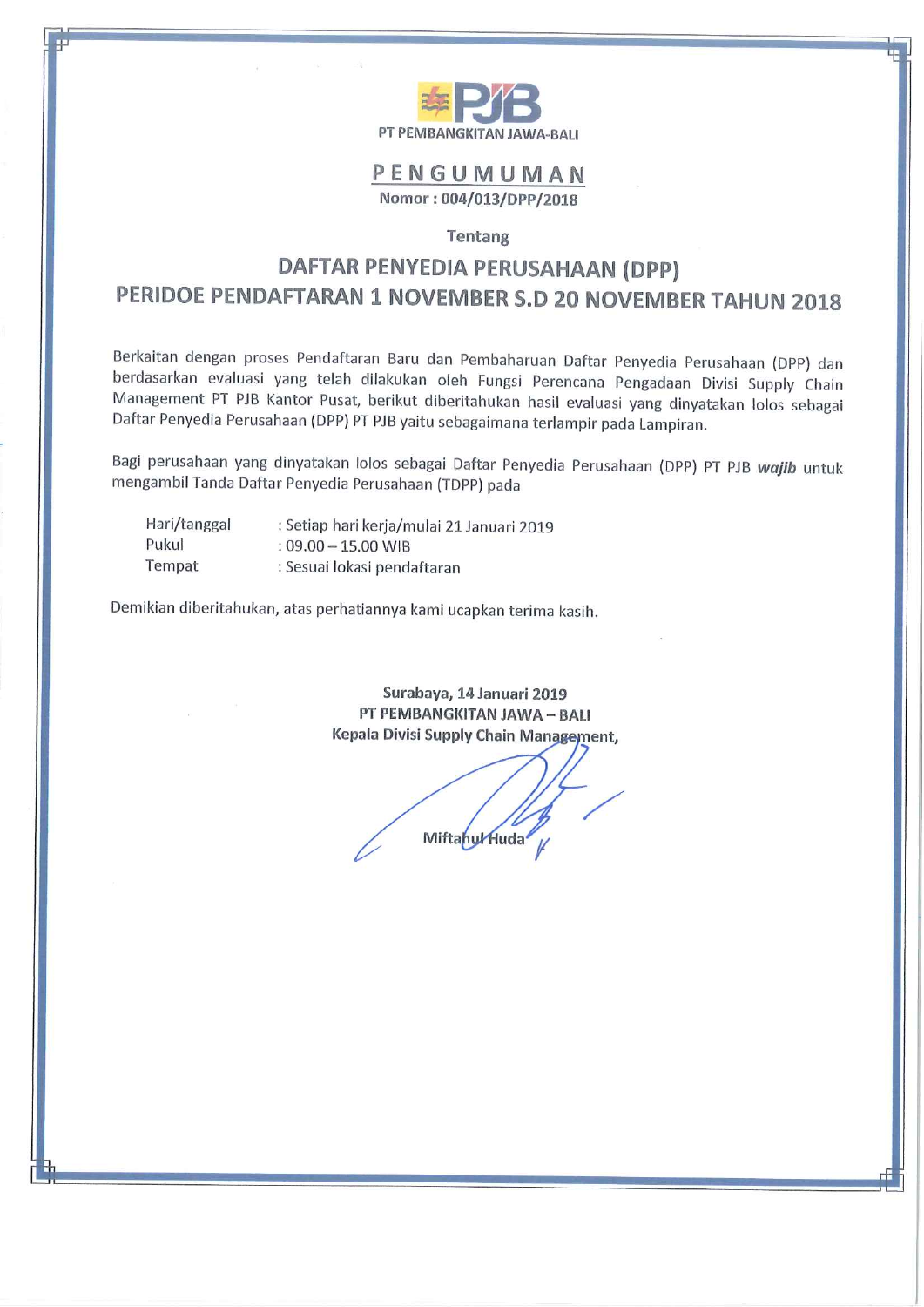

| <b>NOMOR</b>   | <b>NAMA PERUSAHAAN</b>            | <b>LOKASI PENDAFTARAN</b> |
|----------------|-----------------------------------|---------------------------|
| 1              | REXATAMA ARTA MANDIRI. PT         | <b>KANTOR PUSAT</b>       |
| $\overline{2}$ | POLY ARRAD PUSAKA. PT             | <b>KANTOR PUSAT</b>       |
| 3              | SOLUTEC DAYA MANDIRI. PT          | <b>KANTOR PUSAT</b>       |
| 4              | ELEKTRINDO JAYA UTAMA. CV         | <b>KANTOR PUSAT</b>       |
| 5              | FILTRA MIKROSARANA. PT            | <b>KANTOR PUSAT</b>       |
| 6              | TOTAL SOLUSI MULTI INTEGRASI. PT  | <b>KANTOR PUSAT</b>       |
| $\overline{7}$ | MAKMUR ABADI SENTOSA. PT          | <b>KANTOR PUSAT</b>       |
| 8              | INSAN SEJAHTERA ENGINEERING. PT   | <b>KANTOR PUSAT</b>       |
| 9              | ANUGERAH SUKSES JAYA ABADI. PT    | <b>KANTOR PUSAT</b>       |
| 10             | SEMERU TEKNIK. PT                 | <b>KANTOR PUSAT</b>       |
| 11             | <b>GLOBAL CIPTA NIAGA. PT</b>     | <b>KANTOR PUSAT</b>       |
| 12             | UNINDO PASIFIK. PT                | <b>KANTOR PUSAT</b>       |
| 13             | MUNDUNG DAYA ELEKTRIKA. PT        | <b>KANTOR PUSAT</b>       |
| 14             | AKSANA KARYA, CV                  | <b>KANTOR PUSAT</b>       |
| 16             | CBC INDONESIA. PT                 | <b>KANTOR PUSAT</b>       |
| 17             | RESINDO KONSTRUKSI DAN ENERGI. PT | <b>KANTOR PUSAT</b>       |
| 18             | SAMUDRA BERLIAN NUSANTARA. PT     | <b>KANTOR PUSAT</b>       |
| 19             | COGINDO DAYABERSAMA. PT           | <b>UBJOM ARUN</b>         |
| 20             | IKA LIMA DEWANTARA. PT            | <b>UBJOM ARUN</b>         |
| 21             | ENERGI SATELIT PALAPA. PT         | <b>UBJOM ARUN</b>         |
| 22             | ALAM HIJAU ENERGI. PT             | <b>UBJOM ARUN</b>         |
| 23             | ALHAS JAYA GROUP. PT              | <b>UBJOM ARUN</b>         |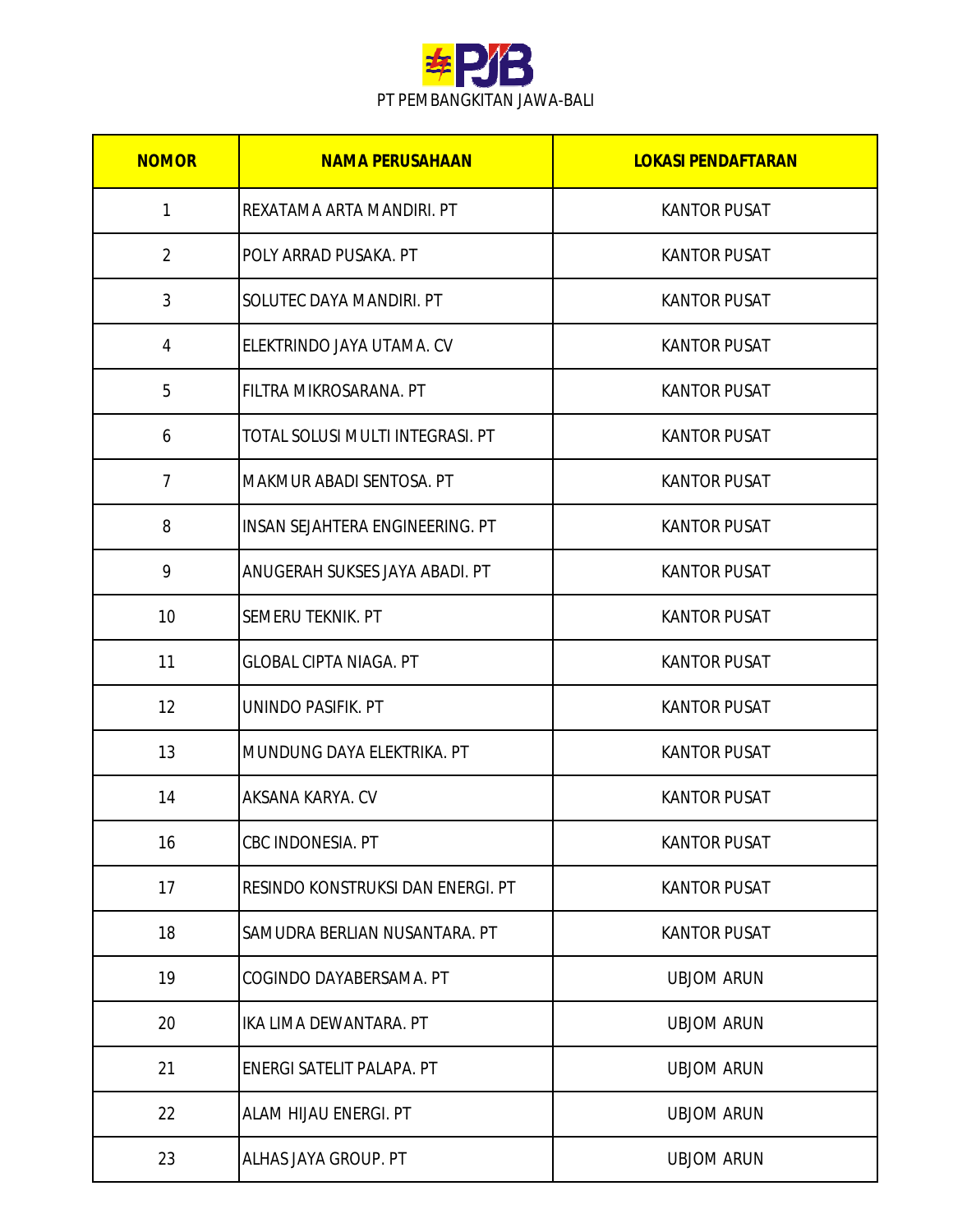

| <b>NOMOR</b> | <b>NAMA PERUSAHAAN</b>         | <b>LOKASI PENDAFTARAN</b> |
|--------------|--------------------------------|---------------------------|
| 24           | ANEKA KARYA BARUSA. PT         | <b>UBJOM ARUN</b>         |
| 25           | ARKIATAMA. PT                  | <b>UBJOM ARUN</b>         |
| 26           | <b>ARON INDAH. CV</b>          | <b>UBJOM ARUN</b>         |
| 27           | ARUN JAYA. PT                  | <b>UBJOM ARUN</b>         |
| 28           | BELALANG JAYA PRIMA. PT        | <b>UBJOM ARUN</b>         |
| 29           | CHIKA KARYA MANDIRI. PT        | <b>UBJOM ARUN</b>         |
| 30           | DINASTY WAHANA SUKSES. PT      | <b>UBJOM ARUN</b>         |
| 31           | DUA RIBEE SA. PT               | <b>UBJOM ARUN</b>         |
| 32           | FITRIA JAYA MANDIRI. CV        | <b>UBJOM ARUN</b>         |
| 33           | <b>GEARINDO TIGA UTAMA. PT</b> | <b>UBJOM ARUN</b>         |
| 34           | HOKA SETIA BLANG MAMEH. PT     | <b>UBJOM ARUN</b>         |
| 35           | <b>ILPA MANDIRI. PT</b>        | <b>UBJOM ARUN</b>         |
| 36           | JASA LEGUNA. PT                | <b>UBJOM ARUN</b>         |
| 37           | <b>KAKU CIE MATSU. PT</b>      | <b>UBJOM ARUN</b>         |
| 38           | LINEAR CONTRUCTION. CV         | <b>UBJOM ARUN</b>         |
| 39           | LINEAR. CV                     | <b>UBJOM ARUN</b>         |
| 40           | MALAKA ACEH DARUSSALAM. PT     | <b>UBJOM ARUN</b>         |
| 41           | MARAJASA. PT                   | <b>UBJOM ARUN</b>         |
| 42           | <b>MAZA MITRA SINERGI. PT</b>  | <b>UBJOM ARUN</b>         |
| 43           | MITAYASA NUGRAHA. PT           | <b>UBJOM ARUN</b>         |
| 44           | NUSA AKBARINDO PRATAMA. PT     | <b>UBJOM ARUN</b>         |
| 45           | PADANG SERAI ABADI. PT         | <b>UBJOM ARUN</b>         |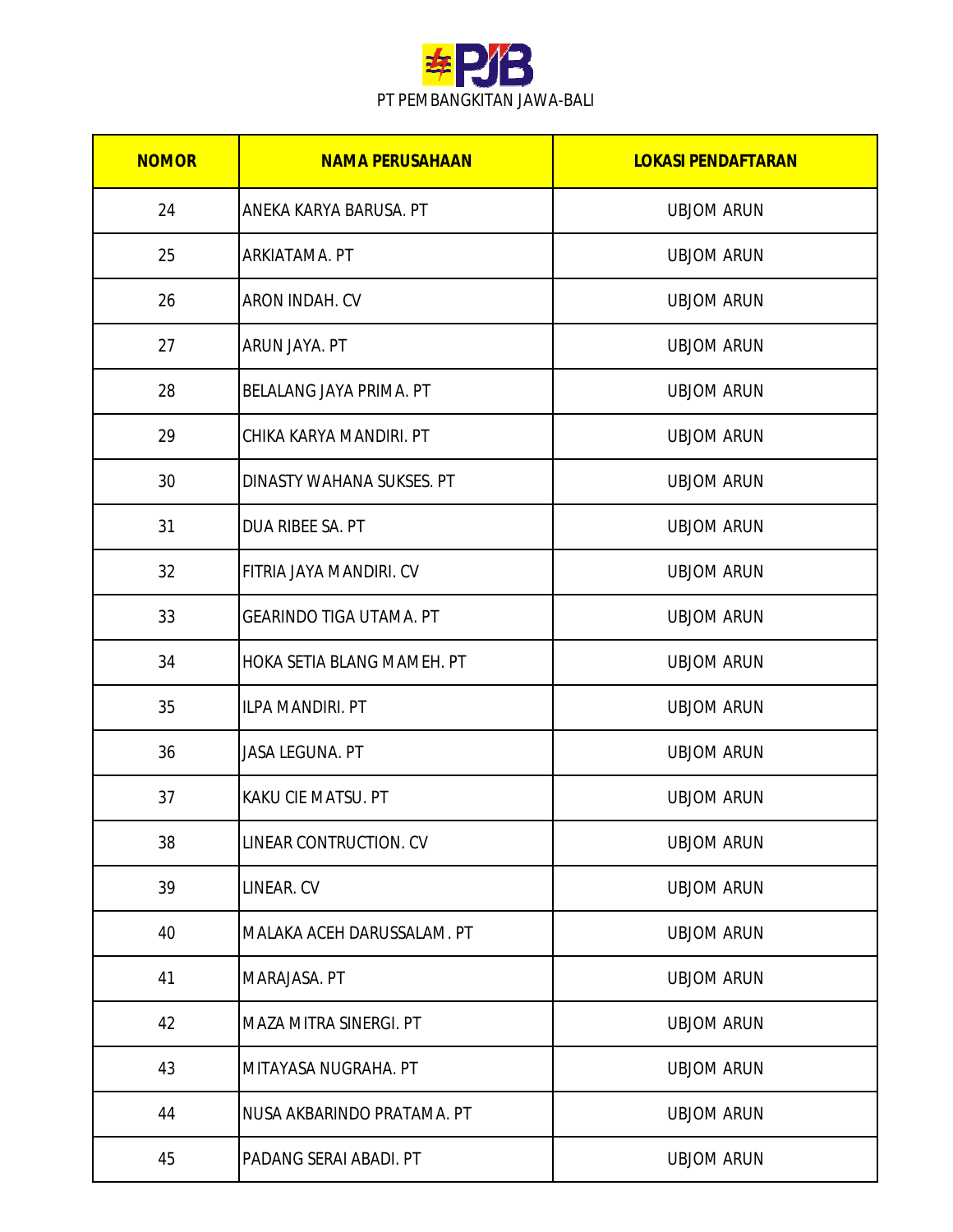

| <b>NOMOR</b> | <b>NAMA PERUSAHAAN</b>    | <b>LOKASI PENDAFTARAN</b> |
|--------------|---------------------------|---------------------------|
| 46           | POMEURAH ACINDO. PT       | <b>UBJOM ARUN</b>         |
| 47           | PUTRA MANDIRI. PT         | <b>UBJOM ARUN</b>         |
| 48           | PUTRA SEUNAGAN RAYA. PT   | <b>UBJOM ARUN</b>         |
| 49           | RAJA HUSEN MANDIRI. PT    | <b>UBJOM ARUN</b>         |
| 50           | RIZKY PUTRA INDONESIA. PT | <b>UBJOM ARUN</b>         |
| 51           | SPECTRA ENGINEERING. CV   | <b>UBJOM ARUN</b>         |
| 52           | SUMATERA EGA MEKINKA. PT  | <b>UBJOM ARUN</b>         |
| 53           | SYUKUR NIKMAT. PT         | <b>UBJOM ARUN</b>         |
| 54           | TAM BINTANG MANDIRI. PT   | <b>UBJOM ARUN</b>         |
| 55           | WADAH JAYA PERMAI. PT     | <b>UBJOM ARUN</b>         |
| 56           | WIDI JAYA ANGGUN. PT      | <b>UBJOM ARUN</b>         |
| 57           | MAJOMA. CV                | <b>UBJOM INDRAMAYU</b>    |
| 58           | MARANATHA, CV             | <b>UBJOM INDRAMAYU</b>    |
| 59           | ADYATMA DAKARA, PT        | <b>UBJOM INDRAMAYU</b>    |
| 60           | SAMBA TOUR. PT            | <b>UBJOM INDRAMAYU</b>    |
| 61           | MITRA TARUNA MANDIRI. PT  | <b>UBJOM INDRAMAYU</b>    |
| 62           | ANDALAN FLUID SISTEM. PT  | <b>UBJOM INDRAMAYU</b>    |
| 63           | PUTRA BHAKTI BERSAMA. CV  | <b>UBJOM INDRAMAYU</b>    |
| 64           | TUNASDAYA MUSTIKA. PT     | <b>UBJOM INDRAMAYU</b>    |
| 65           | DARTIYA KARYA. CV         | <b>UBJOM INDRAMAYU</b>    |
| 66           | ALDO PRATAMA MANDIRI, PT  | <b>UBJOM KALTIM TELUK</b> |
| 67           | UNGGUL JAYA SAKTI, PT     | <b>UBJOM KALTIM TELUK</b> |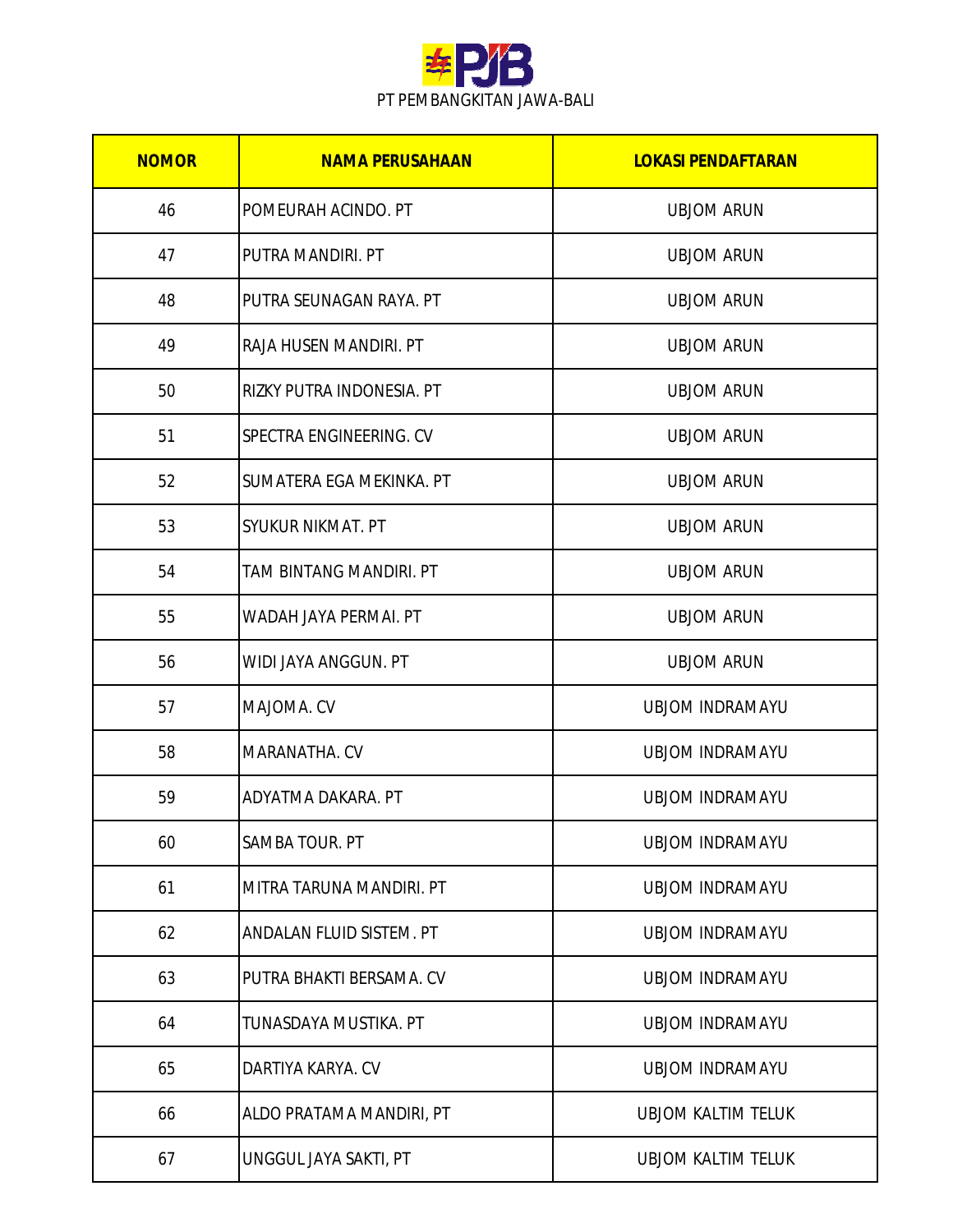

| <b>NOMOR</b> | <b>NAMA PERUSAHAAN</b>                 | <b>LOKASI PENDAFTARAN</b>      |
|--------------|----------------------------------------|--------------------------------|
| 68           | ANDONA TEKNIK UTAMA, PT                | <b>UBJOM KALTIM TELUK</b>      |
| 69           | SIMASCO INDONESIA, PT                  | <b>UBJOM KALTIM TELUK</b>      |
| 70           | SUMBER KARUNIA SEJAHTERA, CV           | <b>UBJOM KALTIM TELUK</b>      |
| 71           | ANDALAN TRIMITRA SEJAHTERA, PT         | <b>UBJOM KALTIM TELUK</b>      |
| 72           | CAHAYA BLAMBANGAN PERKASA, PT          | <b>UBJOM PAITON</b>            |
| 73           | DUTA MULIA PERSADA, CV                 | <b>UBJOM PAITON</b>            |
| 74           | KHARISMA MITRA ENJINIRING, PT          | <b>UBJOM PAITON</b>            |
| 75           | MITRA PRADANA JAYA, PT                 | <b>UBJOM PAITON</b>            |
| 76           | SINERGI ADHI PRATAMA ABADI, PT         | <b>UBJOM PAITON</b>            |
| 77           | <b>VIKTORI PROVINDO AUTOMATION. PT</b> | UBJOM TANJUNG AWAR-AWAR        |
| 78           | <b>INDRA CIPTA JAYA, CV</b>            | UBJOM TANJUNG AWAR-AWAR        |
| 79           | FITRA HADI RAYA. PT                    | <b>UBJOM TANJUNG AWAR-AWAR</b> |
| 80           | <b>BOSCO ENERGY. CV</b>                | UBJOM TANJUNG AWAR-AWAR        |
| 81           | <b>GARUDA JOYO KUSUMO, PT</b>          | <b>UBJOM TANJUNG AWAR-AWAR</b> |
| 82           | METODA SINERGI INDONESIA. PT           | <b>UBJOM TANJUNG AWAR-AWAR</b> |
| 83           | DAYA PUTRA PRATAMA. CV                 | UBJOM TANJUNG AWAR-AWAR        |
| 84           | PANCA DAYA INDONESIA PERSADA. PT       | UBJOM TANJUNG AWAR-AWAR        |
| 85           | RIZKI PRATAMA. CV                      | <b>UP Gresik</b>               |
| 86           | ROLLENT INDONESIA. PT                  | <b>UP Gresik</b>               |
| 87           | TRI POWER INDONESIA. PT                | <b>UP Gresik</b>               |
| 88           | <b>REI TEKNIK. PT</b>                  | <b>UP Gresik</b>               |
| 89           | <b>GRATECH INDONESIA. PT</b>           | <b>UP Gresik</b>               |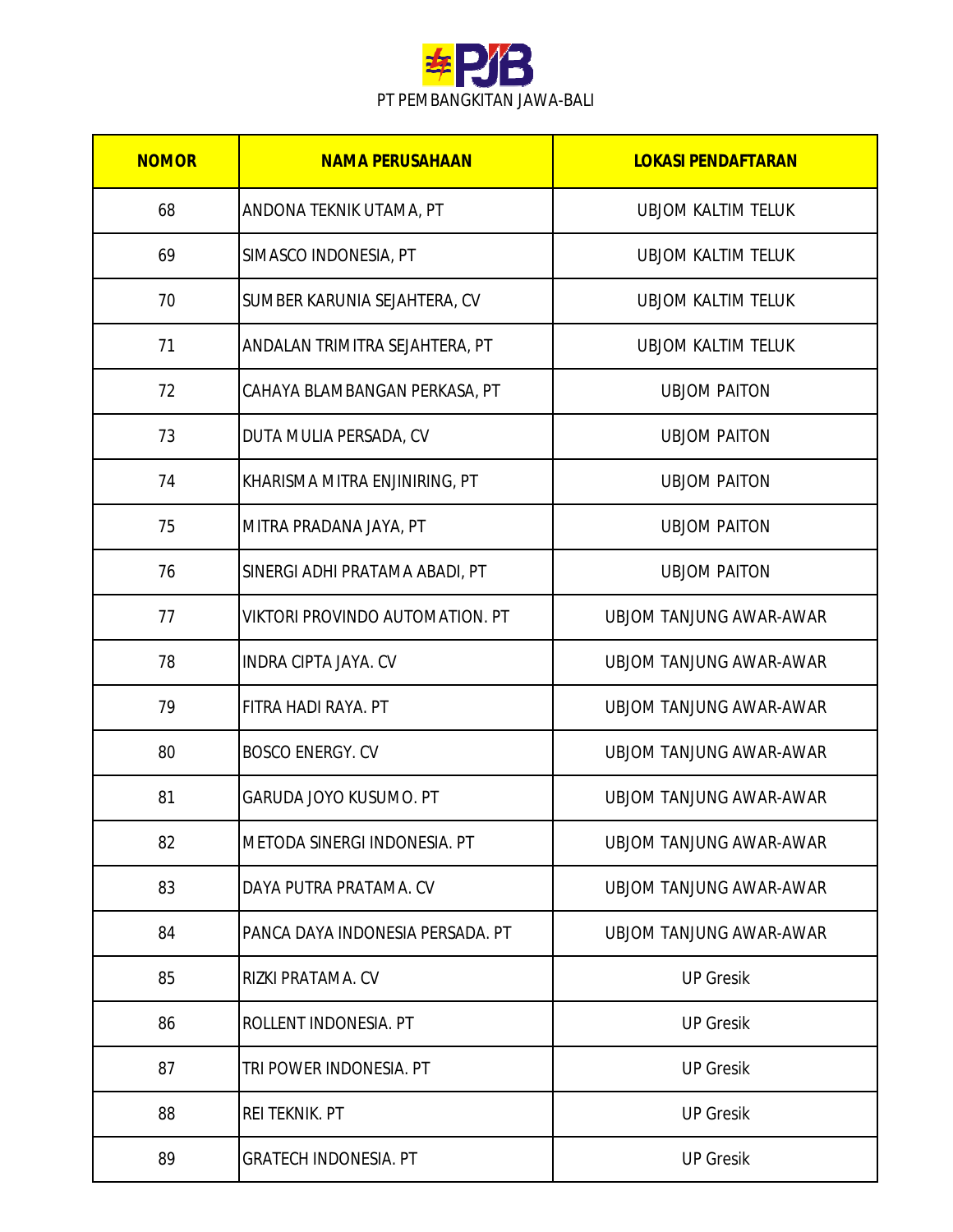

| <b>NOMOR</b> | <b>NAMA PERUSAHAAN</b>              | <b>LOKASI PENDAFTARAN</b> |
|--------------|-------------------------------------|---------------------------|
| 90           | <b>ALIAZZ PUTRA MANDIRI</b>         | <b>UP Gresik</b>          |
| 91           | DHARMA PRADANA INDONESIA. PT        | <b>UP Gresik</b>          |
| 92           | RESWARA UTAMA SEMBADA. PT           | <b>UP Gresik</b>          |
| 93           | SAFINAH LARAS PERSADA               | <b>UP Gresik</b>          |
| 94           | TEGUH JAYA SEJAHTERA. PT            | <b>UP Gresik</b>          |
| 95           | TRIA MAKRO DINAMIKA                 | UP MUARA KARANG           |
| 96           | SINERGI JAYA BERSAMA                | UP MUARA KARANG           |
| 97           | ASWAR PERKASA PUTRA. PT             | UP MUARA KARANG           |
| 99           | CONSULT INTERNATIONAL INDONESIA     | UP MUARA KARANG           |
| 100          | <b>GLOBAL SAHABAT OTOMASI</b>       | UP MUARA KARANG           |
| 101          | <b>KEYLIOSH MEGAH UTAMA, PT</b>     | UP MUARA KARANG           |
| 102          | SENANG INDOPRATAMA. PT              | UP MUARA KARANG           |
| 103          | SINERGI GUNA SOLUSINDO              | UP MUARA KARANG           |
| 104          | <b>VINCO PERKASA MANDIRI</b>        | UP MUARA KARANG           |
| 105          | WISANGGENI MITRA SEJAHTERA. PT      | UP MUARA KARANG           |
| 106          | CHANDRA KENCANA, CV                 | <b>KANTOR PUSAT</b>       |
| 107          | <b>INTERTECH LANGGENG SETIA. CV</b> | <b>KANTOR PUSAT</b>       |
| 108          | <b>INDOKA PUTRA MANDIRI. PT</b>     | <b>KANTOR PUSAT</b>       |
| 109          | LIMAS ANUGRAH STEEL. PT             | <b>KANTOR PUSAT</b>       |
| 110          | MITRA ANDIKA SEJAHTERA. PT          | <b>KANTOR PUSAT</b>       |
| 111          | CAHAYA GUNUNG JATI. PT              | <b>KANTOR PUSAT</b>       |
| 112          | PRABA PUTRA JAYA. CV                | <b>KANTOR PUSAT</b>       |